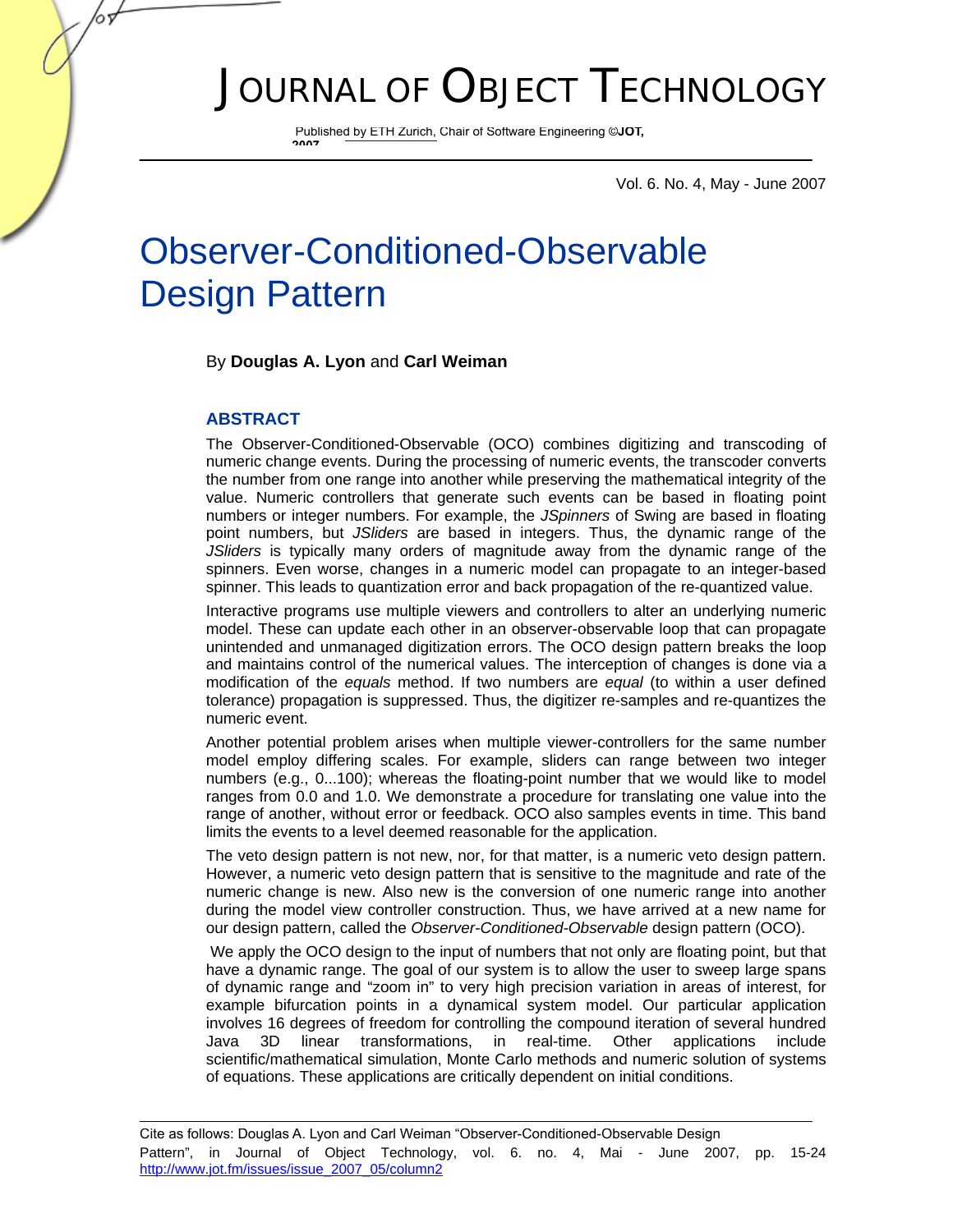## 1 INTRODUCTION

The OCO design pattern ensures that consistency is maintained between normally incompatible numeric models, views and controllers. The numeric models intercept and convert numeric change events from integer-based controllers and from models that have different underlying numeric data types (i.e., conversion from floating point models to integer models, and back). The design is meant to provide a consistent method for allowing complex inter-numeric associations to communicate with integrity and without the danger of an endless observer-observable feedback loop.

In comparison, the intent of the traditional veto design pattern is to ensure that an instance of a numeric model does not exceed its range. It has no means of translating numeric values, nor does it allow for dynamic updates of dynamic range. The veto design pattern further lacks the feature of referring the communication between different numeric data types (like floating and fixed-point data types).

In the example that follows, we will show that the numeric resource provides an objectoriented means of translating ranges and enable the user to interactively set the increment used to change a variable. We will also show that a large variety of controllers can be used for both control and view. Finally, we present a example of a command design pattern to communicate the change events using values that are meaningful to the application programmers, hiding the internally held numeric models used to update views and controller settings. Further, we demonstrate that the OCO design pattern implementation is responsible for keeping track of translations, updates and conversions, freeing the programmer to attend to more substantive matters.

## 2 MOTIVATION

Visually interactive programs for mathematical models require GUI elements comprising the view and control of the model. The Model-View-Control design pattern incorporates these elements. In complex models, multiple GUI elements may refer to a single numeric quantity: a slider, textfield, gauge and spinner may all represent, for example, a single input voltage in a modeled circuit. GUI elements such as the Java *JSlider* class and the *SpinnerNumberModel* represent both view and controller; they are manipulated to change voltage, and they view changes broadcast to them from other programmed sources, typically via the Observer design pattern. Regardless, the underlying numerical model must be unique and all views should display the same quantity.

A problem arises when GUI elements with differing underlying number types interact. For example, Slider values are inherently fixed-point and *SpinnerNumberModels* can be floating point. If variable *a* updates variable *b* and variable *b* updates variable *a*, we have an update loop. The update loop will consume all the CPU resources of the given thread and the program will grind to a halt. Normally, we break the observer-observable update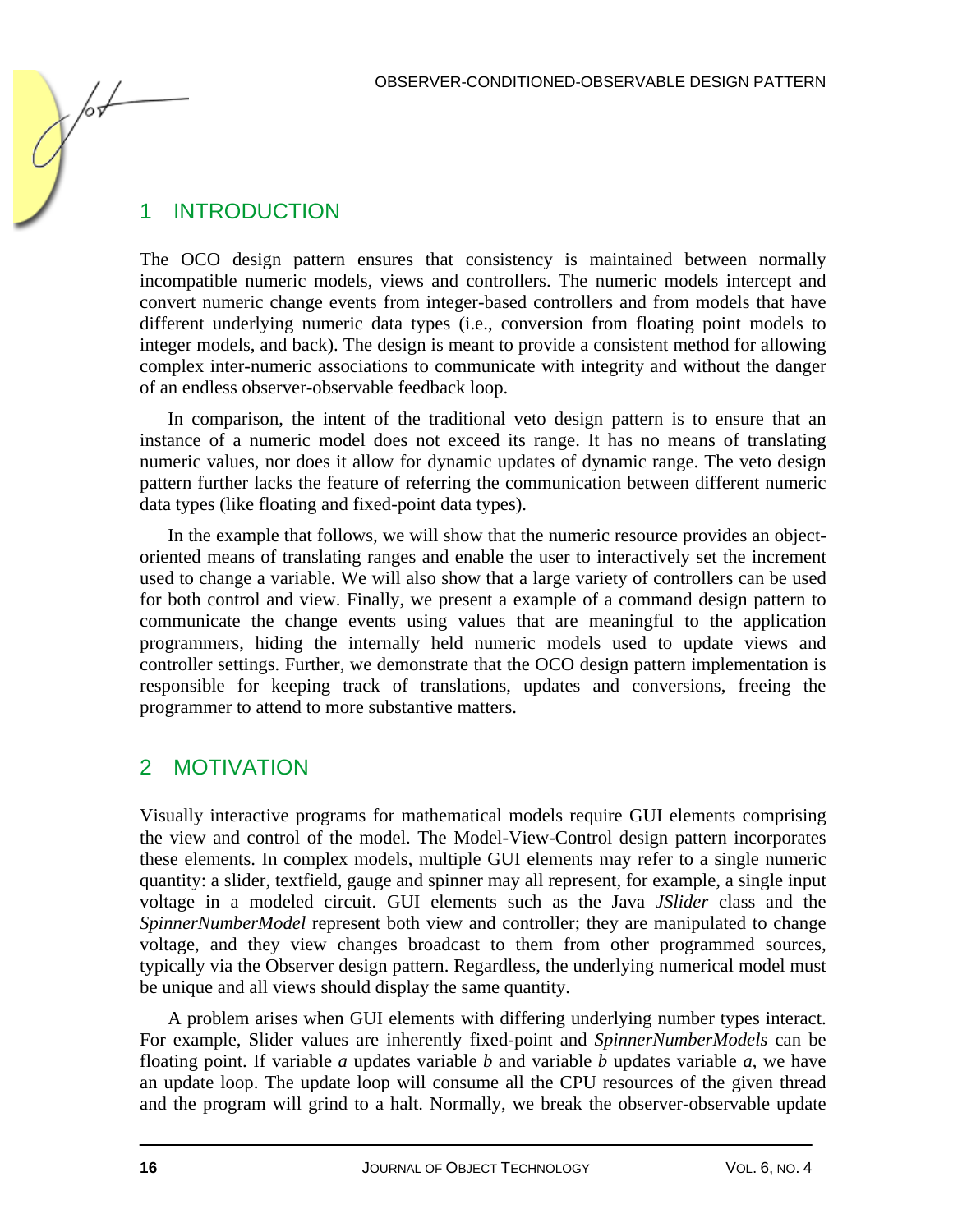loop by determining if the event creating the update represents a change of state. If there is no change, we do not propagate the update.

This works fine when the numerical types of variables *a* and *b* are commensurate; they both settle to the same state and no change event is emitted. But if a floating point variable triggers a fixed point observer, the latter will introduce a digitization error and return a new (state changed) value to the former, which in turn, returns a new value to the latter, and so on.

A better solution is to make a design pattern that is responsible for keeping track of the instances created from numeric models. The pattern manages publish-subscribe relationships and provides a consistent means of controlling updates (with parametric control over precision). The new design pattern is called the OCO design pattern and it provides a way to link multiple controllers and viewers to a numeric quantity.

# 3 APPLICABILITY

Use the OCO design pattern when:

- 1. Fixed-point controllers must control floating-point variables.
- 2. Variables with different ranges must track each other.
- 3. Floating point variables must control fixed-point variables.
- 4. Floating point precision must be considered during the update process.

## 4 STRUCTURE



Figure 4.1 A diagram for the OCO design pattern.

Figure 4.1 shows a floating-point model with a standard MVC design [Cooper]. A translational converter takes the model, alters its range, increment and type, creating a quantized version of the model, suitable for the fixed-point representation. The fixed-point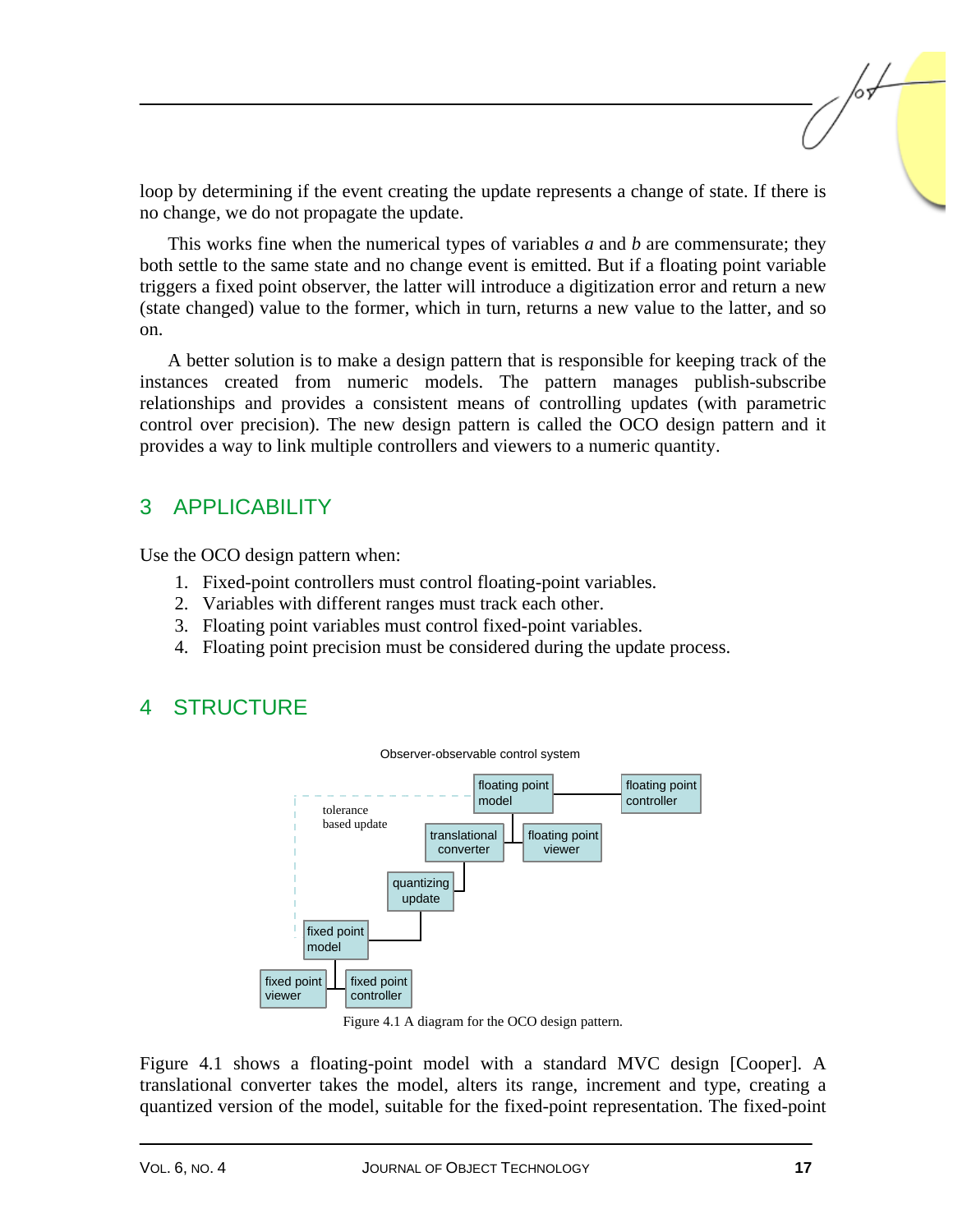model is subjected to a similar MVC design, using a fixed-point view and fixed-point controller. However, to keep the systems from back propagating to the floating-point model, a tolerance is introduced. Thus, updates from the fixed-point model to the floatingpoint model are filtered so that they exceed a given tolerance. This prevents observerobservable feedback leading to "dither" around the integral set point.

We use switching control in place of dither to improve the quality of our state variable tracking. By placing bounds on the tracking error, we create a boundary layer so that we control high frequency chatter in our MVC designs.

The tolerance that we have selected is set to a constant that may be changed by the user. However, this presents itself as a possibly slowly varying or uncertain parameter that gives rise to adaptive control. Additionally, we have not band limited the update rate and thus numeric tolerance is independent of time, making our present implementation autonomous.

# 5 PARTICIPANTS

The participants are the OCO design pattern clients that need consistency to be maintained between different numeric data types.

The OCO design pattern updates an instance when a change occurs, if, and only if, the change is of an order of magnitude larger than some given amount. The pattern propagates the change after translation into the target variable's range. The pattern is responsible for keeping track of the observers and their unique properties (range, fixed vs. floating point, increment, tolerance for change, etc.).

# 6 COLLABORATIONS

Clients obtain a reference to a numeric model and add themselves as observers of this model. If the client has its own numeric model, then the mediator links the two models using a publish-subscribe relationship. The rules of the update between the two models are made explicit at mediator link time. If a numeric instance is left in an improper state (e.g., the numeric state variables are out of sync with one another) it is NOT the role of the mediator to propagate the updates, but rather the role of the numeric models to update one another, according to the update rules.

Further, it is not the role of the OCO Pattern to manage the creation of numeric model resources. That is, multiple numeric resource creations can be had as a side effect of the creation of new controllers and views. These can be linked, via the mediator or be delegated to some other part of the system of the system.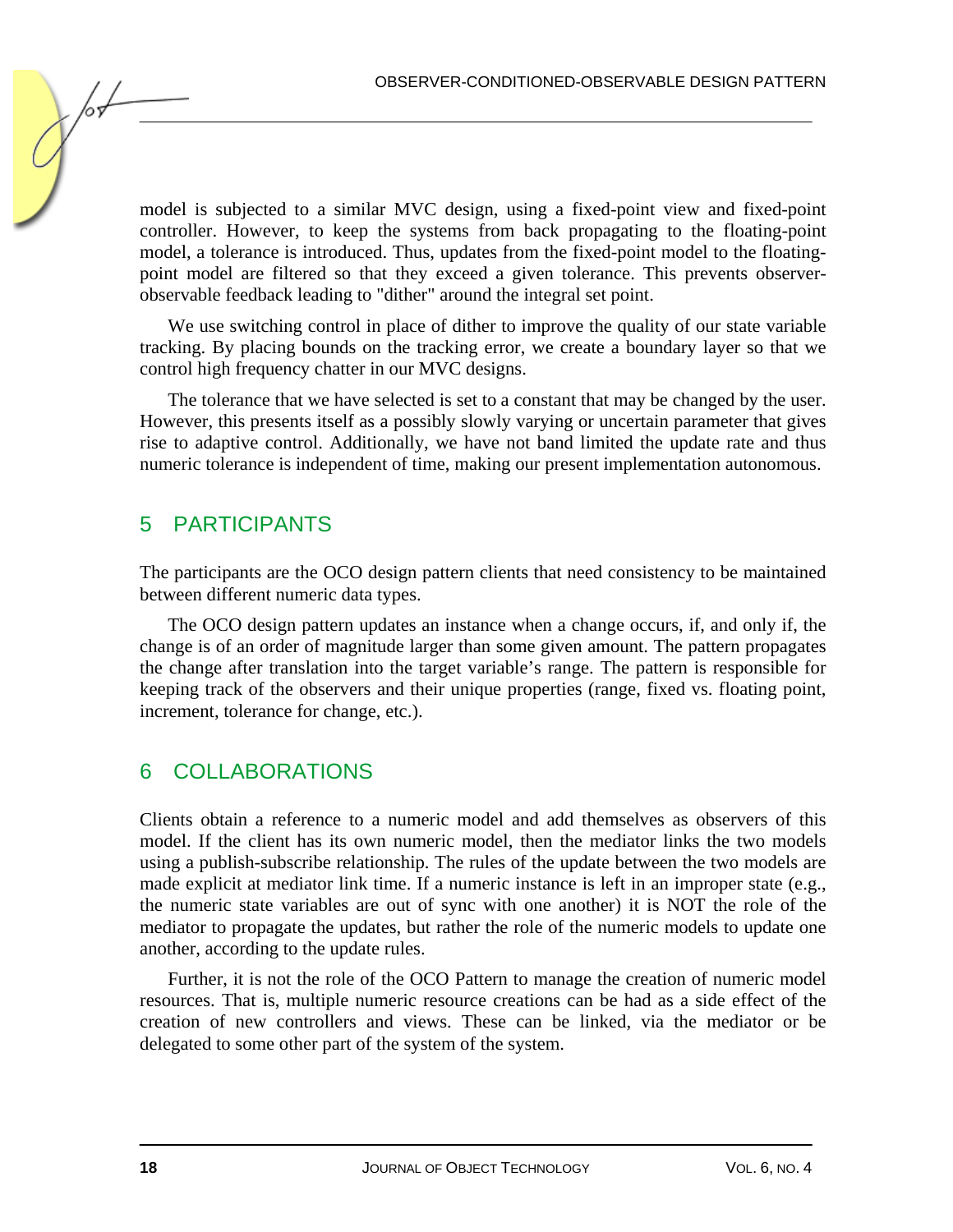# 7 CONSEQUENCES

The OCO Design Pattern has several benefits:

- 1. The OCO Design Pattern controls updates between numeric instances. The pattern uses translates numeric values into the correct range before propagating the value.
- 2. Centralized and hidden complexity. The pattern avoids distributing numeric business logic throughout the application, centralizing the translation of valued between variables as well as the policy for updating them.
- 3. Ensure consistent variables. The pattern maps valued from one variable into another uses the publish-subscribe relationship.
- **4.** Variable precision setting. The pattern allows for variable precision on the input spinner, to enable the user more control over variable increments

## 8 IMPLEMENTATION

Here are implementation issues to consider when using the OCO design pattern:

1. Invertability of the mapping of values. The OCO design pattern requires that there be a means to map a variable's value into a new parameter space and that the value be able to be mapped back (to within an given error).

| Festing SinusoidPanel            | $\mathbf{L}$ $\mathbf{E}$ |
|----------------------------------|---------------------------|
| v-wave ampl; -005.000 to 005.000 |                           |
|                                  | 0.00000000                |
| $\Rightarrow 0.0$                | 0.00100000                |
| v-wave freg: -002.000 to 002.000 |                           |
|                                  | 0.25000000                |
| $\Rightarrow 0.25$               | 0.00100000                |
| y-wave phas; -001.000 to 001.000 |                           |
|                                  | 0.00000000                |
| $\Rightarrow 0.0$                | 0.00100000                |

Figure 8.1-1. OCO GUI for control/view of sinusoid parameters.

Figure 8.1-1 illustrates the broad range and high precision of the OCO GUI. Each panel shows the GUI of one of the three parameters representing a sinusoid. The sliders span the entire range of the parameters. The lower spinner (gray background text field) defines the size of the increment of the upper spinner. The upper spinner refers to the parameter itself.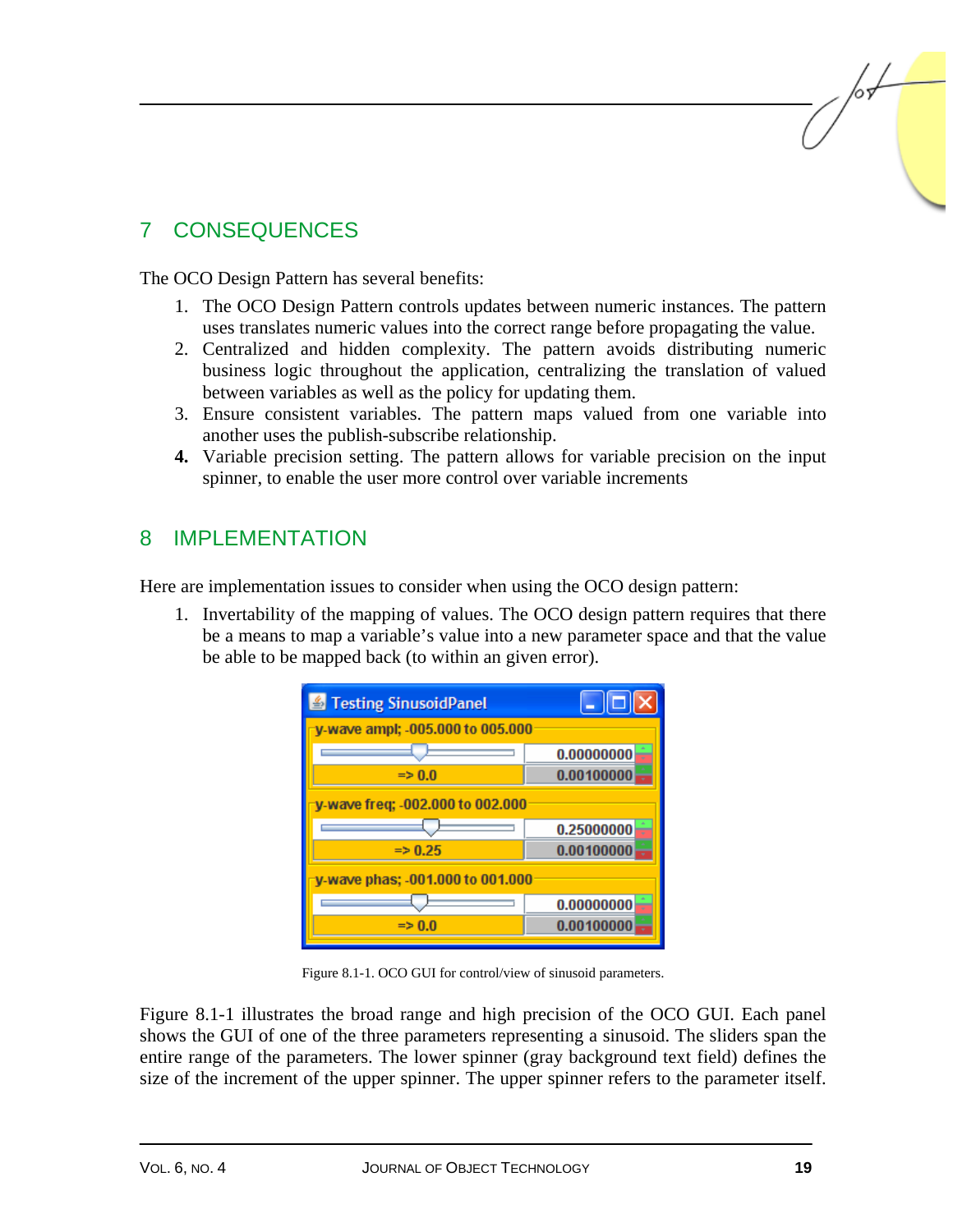The button under the slider resets the value of the parameter to its initial value, a valuable tool when exploration of parameter space leads to dead ends.



Figure 8.1-2. Multiple Views and Controllers

Figure 8.1-2 shows multiple viewers and controllers for a single number model. The increment on the number is controlled using the lower spinner and moves in powers of 10. A reset button appears below one slide, and this resets the default value to 0. The spinners respond to up and down keyboard or mouse arrow input by changing the number model in a manner consistent with the increment. Page-up and page-down keys are used to change the number model faster. Floating-point to fixed-point conversions are handled internally by those views and controllers that require it. A new number model, that contains semantic information about the number (range and increment) is used to keep the viewer and controllers properly bound:

```
public static void main(String[] args) { 
        RunNormalizedSpinnerNumberModel snm = 
                new RunNormalizedSpinnerNumberModel(0, 
                       -1 / Math.sqrt(2), 1 / Math.sqrt(2),
                       0.001) {
                    public void run() { 
} 
}; 
        ClosableJFrame cf = new ClosableJFrame(); 
        cf.setContainerLayout(new FlowLayout()); 
        Container c = cf.getContentPane(); 
        c.add(RunSliderDouble.getRunSliderDouble(snm, "+-1/sqrt(2)")); 
        c.add(RunPercentageSlider.getRunPercentageSlider(snm)); 
        c.add(AnalogMeter.getAnalogMeter(snm)); 
        c.add(RunKnob.getRunKnob(snm)); 
        c.add(RunKnob.getRunKnob(snm)); 
        c.add(RunShuttle.getRunShuttle(snm)); 
        cf.pack(); 
        cf.setVisible(true); 
    }
```
The getter factory methods have use the OCO design pattern to link the external number model with the internal number model. For example, the *RunShuttle* was design to work with numbers that range from zero to one. In order to provide a proper scale, the factory method uses the OCO design pattern for scaling and limiting propagation of feedback: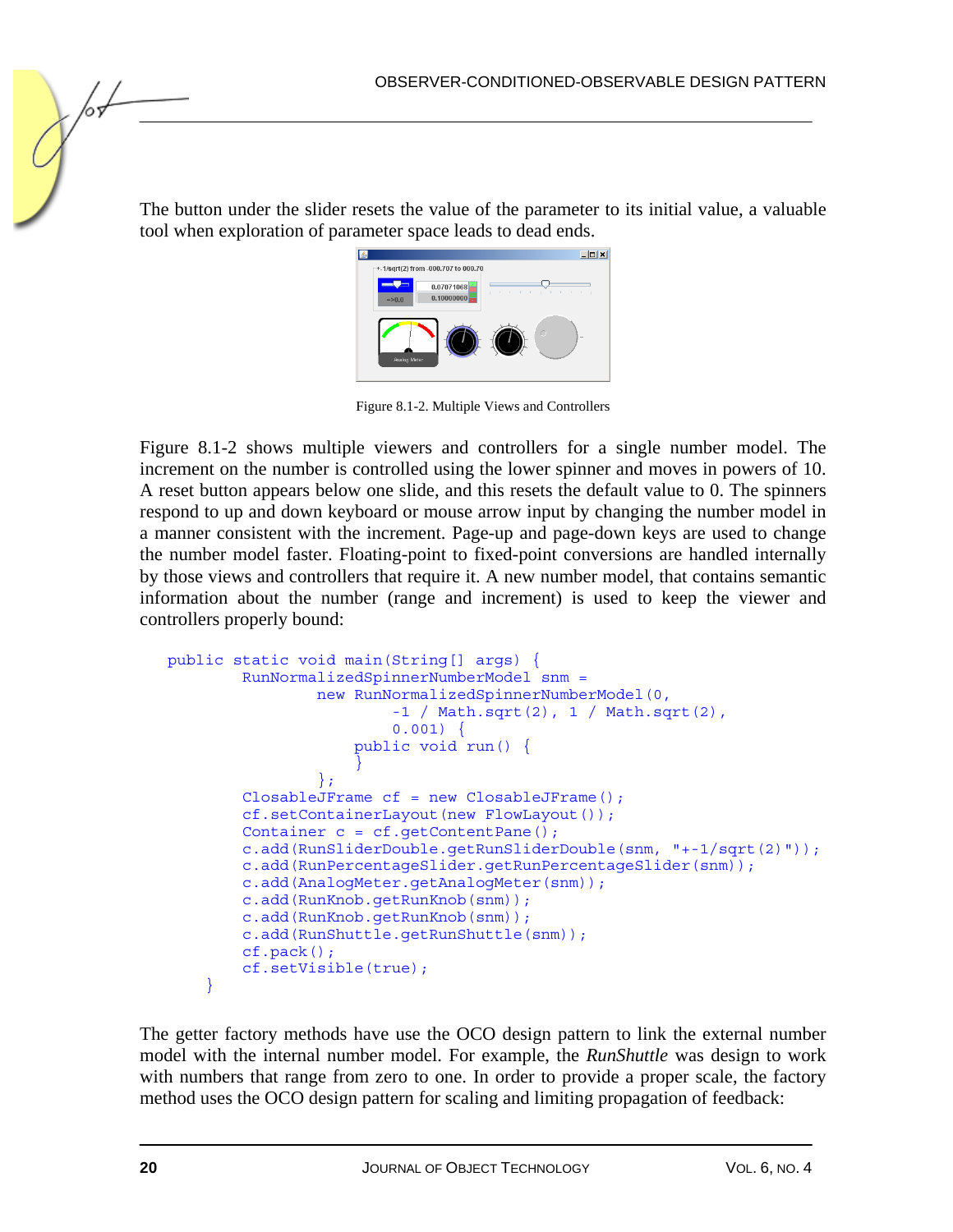```
public static RunShuttle getRunShuttle( 
     RunNormalizedSpinnerNumberModel rnsnm) { 
        final RunNormalizedSpinnerNumberModel 
      zeroToOne = new RunNormalizedSpinnerNumberModel(0, 0, 1, 0.1) \{ public void run() { 
} 
        }; 
        // OCO DP 
        rnsnm.publishToSpinnerNumberModel(zeroToOne); 
        zeroToOne.publishToSpinnerNumberModel(rnsnm); 
        return new RunShuttle(zeroToOne) { 
            public void run() { 
} 
        }; 
}
```
Run methods are used for all components, in a manner consistent with the *Imperion* project [Lyon].

### 9 SAMPLE CODE - THE VERNIER

We are presented with two interfaces, a slider and a spinner. The slider allows easy access to a large range of numbers, but with low precision. The spinner allows slow access to a small range of numbers, but with high precision. Thus, we observe that precision is inversely related to speed and range of access, in these components. The sliders access of numbers lacks precision because it uses a fixed-point increment (limiting its dynamic range). This is due, in part, to the problem of the resolution of the mouse and its so-called mouse coordinate system. The spinner, on the other hand, has no such limit, as a number with 64 bit precision may be typed in to its text field. However, the up and down arrows limit the precision with which the spinner may sweep through a range of number. To alter the step-size used during the increment and decrement actions, we add another spinner, which we call the vernier. The following code uses the OCO design pattern to create several controllers and viewers for a 16 dimensional 3D compound iterated system.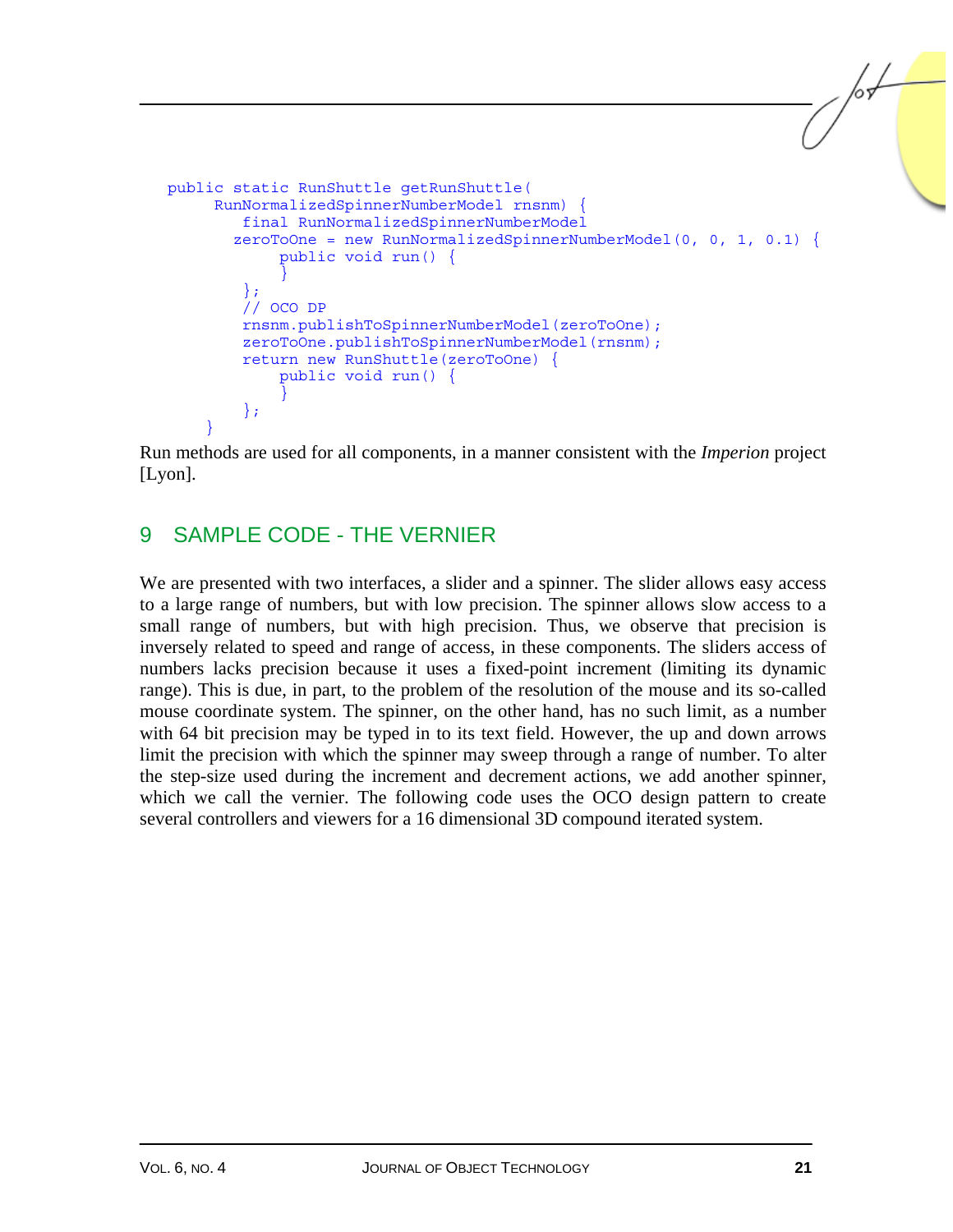

Figure 9.1-1. Trajectory of non-linear system in state space.

Figure 9.1-1 shows the behavior of an iterated system of transformations (rendered with Java3D) whose 15 parameters are interactively controlled by the user via OCO control. The behavior is critically dependent on initial conditions, necessitating both the wide range and vernier control provided by the OCO GUI.

# 10 RELATED WORK

The veto, observable and mediator design patterns are not new [Gamma et Al.]. However, the OCO design pattern is new, as far as we know. While both the mediator and observerobservable design patterns are association patterns, the observer-observable ensures that the update instance is always propagated [Goldfedder]. In comparison, the OCO ensures that the update is only sent if the change is greater than a given magnitude.

There are other extensions to the observer-observable design pattern, such as vetoable change listener (a listener that can overrule property change events). *However*, the vetoable change listener is not generally applied to numeric events (particularly with a precision) [Allen] [Grand].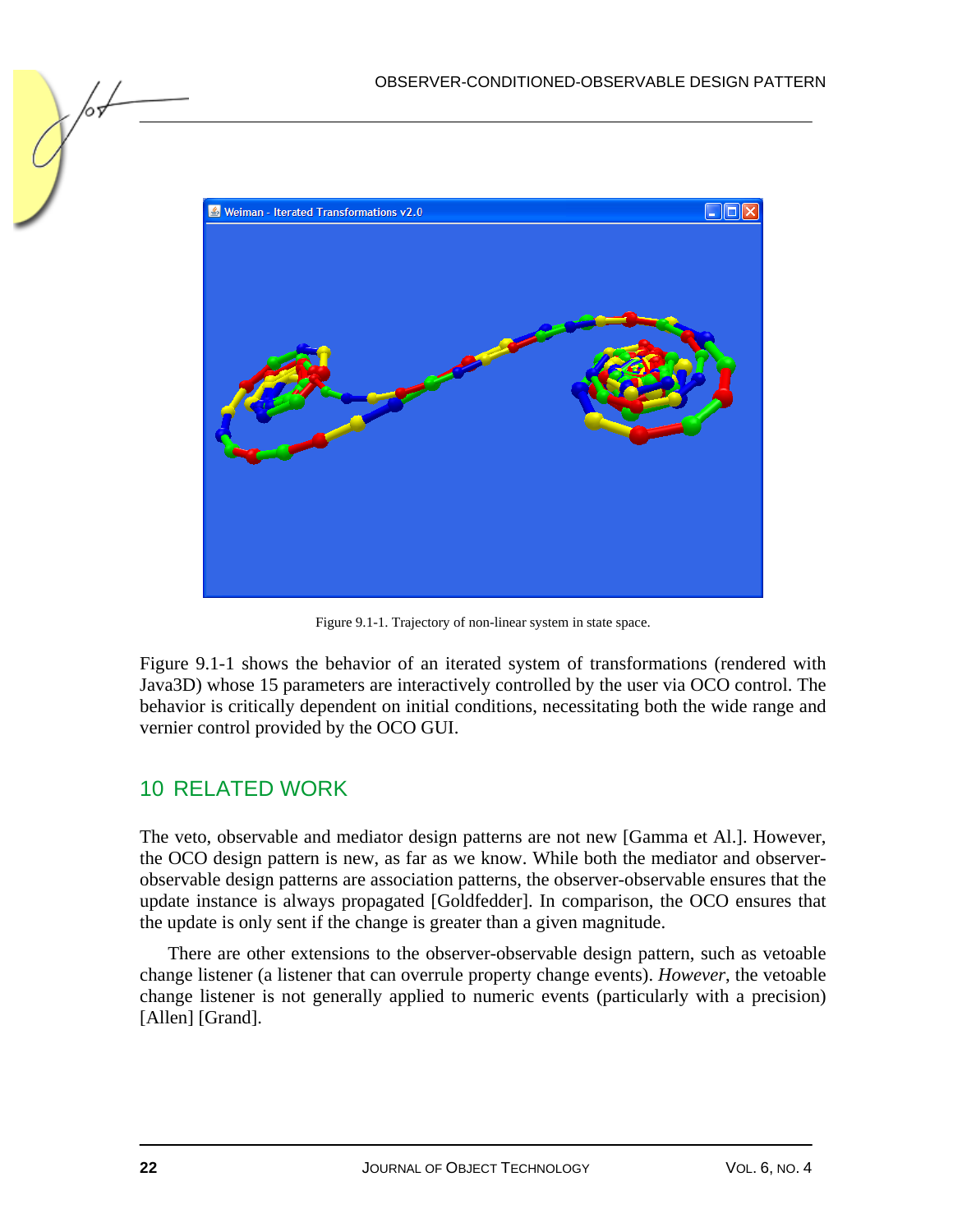#### 11 SUMMARY

This paper presents a solution to multiple coupled number models of different type and different range. Digitization and observer design pattern are coupled to provide a design that controls feedback rates and re-quantized signals. The OCO's role in signal processing is to transcode, quantized and re-sample (i.e. digitize and condition) the signal.

We are concerned that the OCO design pattern may create zombie objects (i.e., objects that are never reclaimed by the garbage collector). This can lead to memory leaks [Javatip 79]. We have yet to demonstrate this problem in our implementations, and, should it arise, the question of how to address it remains open.

#### REFERENCES

- [Allen] Mitch Allen and John B. Harvie. *Hands on Java Beans*. Prima Publishing, 1997.
- [Beck97] Kent Beck. *Smalltalk Best Practice Patterns*. Prentice Hall, 1998.
- [Cooper] James W. Cooper. *Java Design Patterns*. Addison-Wesley, 2000.
- [Gamma et Al.] Erich Gamma, Richard Helm, Ralph Johnson, and John Vlissides.*Design Patterns: Elements of Reusable Object-Oriented Software*. Addison-Wesley, 1995.
- [Goldfedder] Brandon Goldfedder. *The Joy of Patterns*. Addison-Wesley, 2002.
- [Grand] Mark Grand. *Patterns in Java, Volume 1*. John Wiley & Sons, Inc. 1998.
- [Java Tip 79] Raimond Reichert. "Java Tip 79: Interact with garbage collector to avoid memory leaks. Use reference objects to prevent memory leaks in applications built on the MVC pattern" JavaWorld.com, 10/20/99. http://www.javaworld.com/javaworld/javatips/jw-javatip79.html Last accessed March 26, 2007.
- [Lyon] Douglas Lyon. Project Imperion: New Semantics, Facade and Command Design Patterns for Swing, *Journal of Object Technology*, vol. 3, no. 5, May-June 2004, pp. 51-64. http://www.jot.fm//issues/issue\_2004\_05/column6

for-